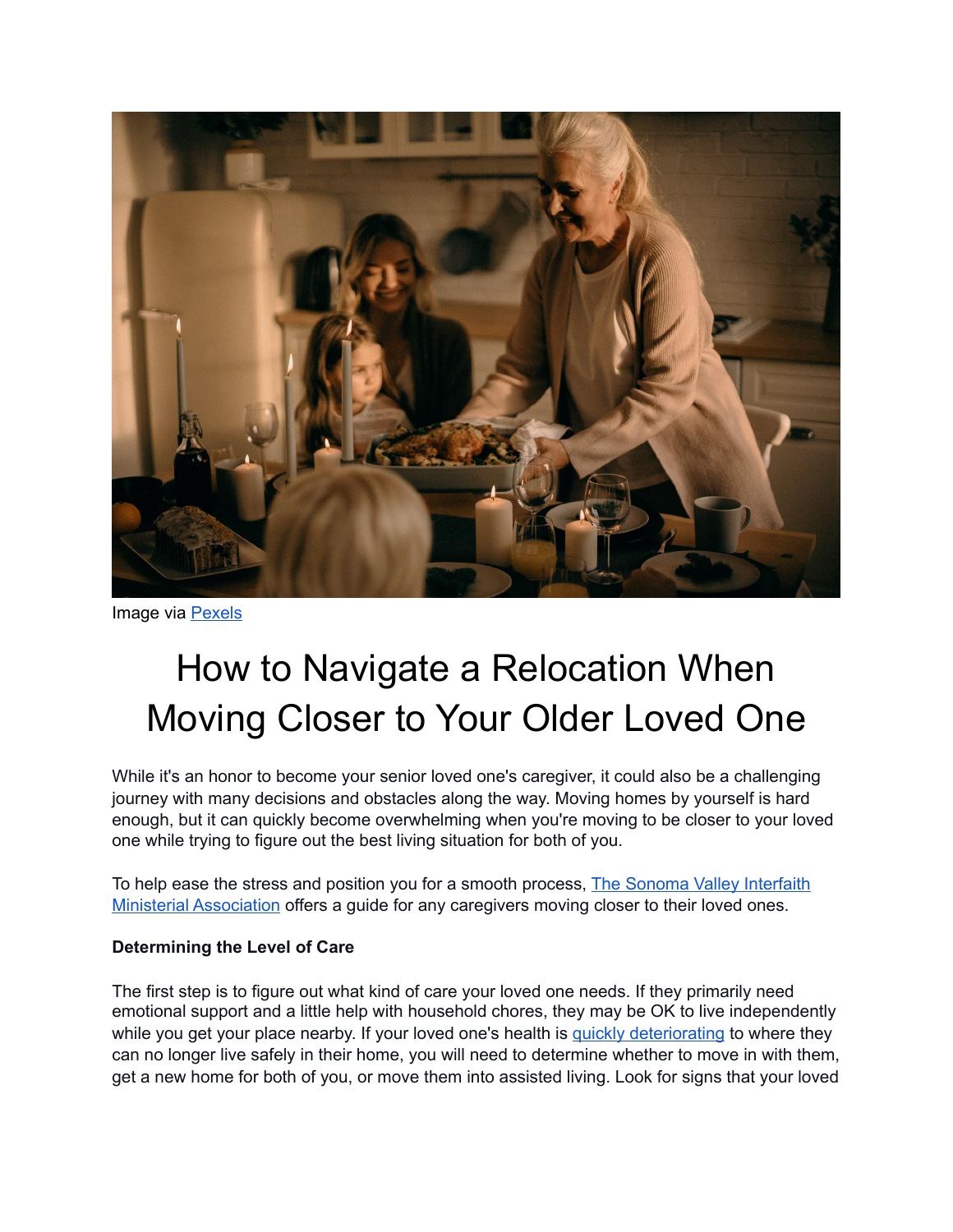one needs extra care, such as having trouble walking, getting out of bed, remembering prescriptions, and accomplishing basic hygiene.

## **Deciding Whether to Live Together**

If your loved one needs extensive care, you have a [few factors](https://www.agingcare.com/articles/living-with-elderly-parents-do-you-regret-the-decision-133798.htm) to consider. For example, you could move in with them and become a full-time caregiver. You could help your loved one move into an assisted living facility or nursing home. Or you could live with your loved one and share caregiving duties with an in-home aide.

It comes down to your and your loved one's circumstances and the primary reasons for your move. For example, if you need to work full-time, it will be nearly impossible for you to care for your loved one full-time. Also, if your loved one needs only a bit of emotional and social support, you could [stay in touch](https://lastingthedistance.com/long-distance-family/) more often from a distance or get a place nearby and check in with them daily.

## **Sifting Through the Options**

If you have the budget, you can purchase a home for both of you to live in together. If you go this route, you will need to research the housing market in your loved one's area to get an idea of home prices and features. Be sure not to consider any homes that would not allow both of you to live safely and comfortably.

You will also want to get pre-approved for a mortgage if purchasing a home. Not only does this reflect well on your [ability to pay—](https://www.redfin.com/guides/how-to-buy-a-home)which can come in handy if you get in a bidding war—but it can also reveal how much money you can afford to borrow. And typically, a pre-approval will help the home purchase go much more smoothly and quickly.

Another option is to rent an apartment, townhome, or condo with your loved one, allowing you to build your savings after moving to a new city. If your loved one needs extensive care, research the assisted living facilities [in your area](https://www.aarp.org/caregiving/basics/info-2017/assisted-living-options.html) and set up a few tours at several different facilities.

### **Preparing for a Smooth Relocation**

Once you have determined your living situation, start planning for a smooth moving process. Because seniors generally thrive on routine and habit, you will likely need to handle most of the relocation [logistics](https://simplelionheartlife.com/decluttering-tips-for-seniors/) yourself, including if your loved one is moving out of their home.

If possible, enlist friends or family members to help you declutter, sift through keepsakes, and pack for the move. Fortunately, many moving services [specialize](https://www.promoverreviews.com/best-senior-moving-services/) in senior moves that can help you get your belongings from point A to point B with minimal stress.

Also, look for ways to save a little money on your move. For example, instead of spending money on moving boxes, [use cardboard boxes](https://www.zenbusiness.com/blog/6-tips-business-relocation/) you already have. Or, borrow some from neighbors, friends, and family members. This can help save you a lot of money, especially when you have a lot of items you're relocating from one place to another.